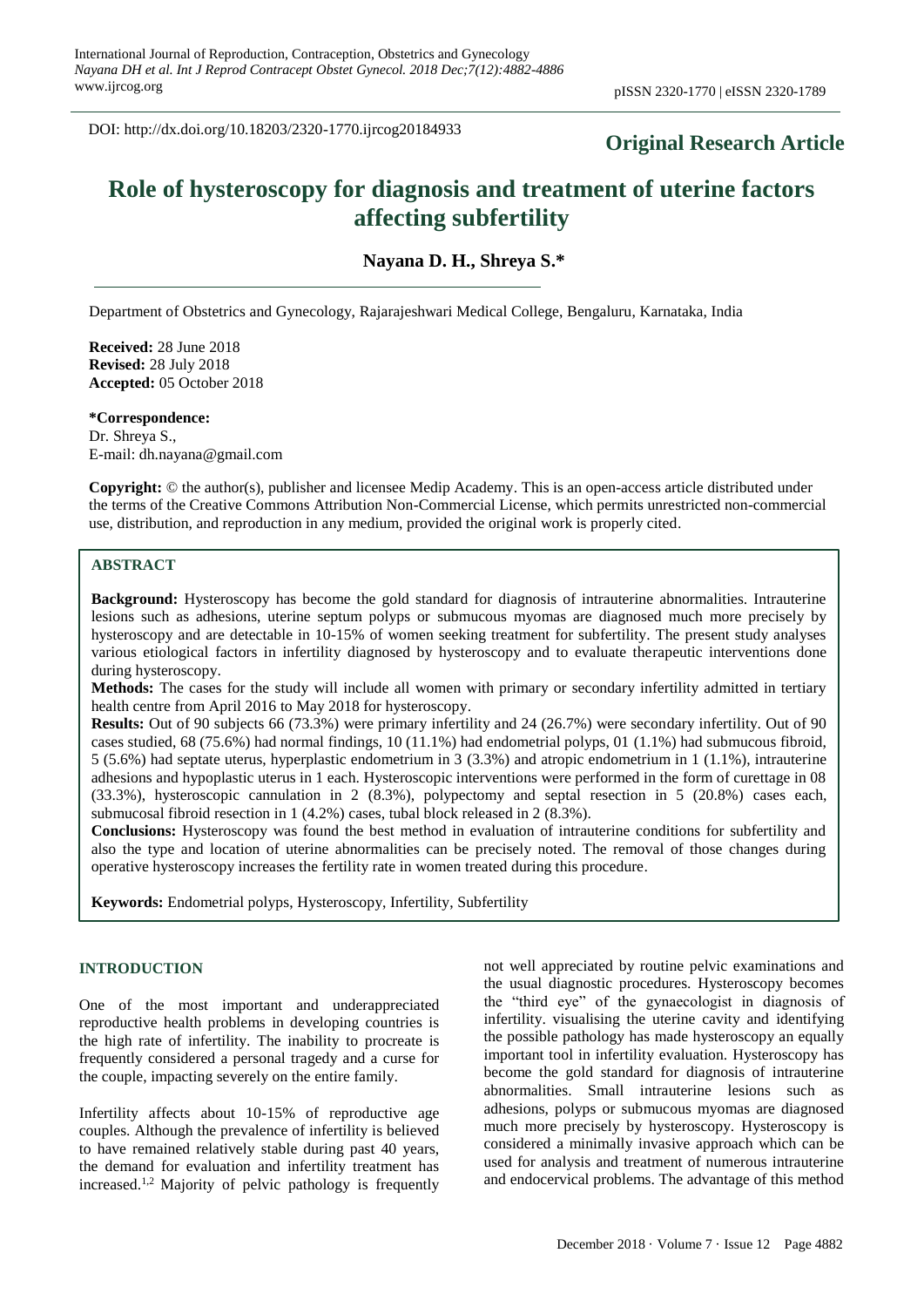is the direct view and simultaneous intervention. Hence, Hysteroscopy is an effective and safe tool in comprehensive evaluation of infertility.

# **METHODS**

This cross-sectional study was done for period of two years in department of Obstetrics and Gynecology in tertiary care hospital from April 2016 to May 2018.

Study design: diagnostic study; sample size: 90.

#### *Inclusion criteria*

• Women with primary or secondary infertility admitted in hospital for hysteroscopy.

#### *Exclusion criteria*

- Active pelvic infections
- Medical disorders which are contraindication for anaesthesia.

Prior to commencement of the study, ethical clearance was obtained from Human Ethics Committee. A total of 90 women aged between 18-40 years with primary or secondary infertility willing for the infertility workup were included in study. A detailed medical history was taken in all cases. This was followed by a detailed medical examination and relevant examination of the husband.

Patients satisfying the selection criteria were informed in detail about the nature of study and a written informed consent was obtained prior to procedure. After admission demographic data such as age, religion, education, socioeconomic status was obtained. A detailed history and clinical examination were done.

The schedule of investigations done to determine fitness for surgery. Patient was admitted one day prior to the procedure and pre-anaesthetic checkup was done. Hysteroscopy was scheduled in pre-ovulatory period between day 5 to day 10 of cycle for infertility evaluation after informed consent.

Hysteroscopy was done under general anaesthesia after the opinion of the anaesthetist. In hysteroscopy, uterine cavity was examined for the presence of septum, any congenital malformation, fibrotic bands, polyps, myomas, endometrial appearance, thickness and color. Endocervical canal was visualized for any growth or polyps. Both the tubal ostia were visualized.

Surgical interventions were carried out whenever required during the procedure such as hysteroscopic interventions such as intrauterine adhesiolysis, hysteroscopic polypectomy, hysteroscopic septal resection, endometrial curettage, cannulation, hysteroscopic submucosal fibroid resection etc. was carried out. Patient was kept for a period of 24 hours in the hospital post-operatively.

#### **RESULTS**

Out of 90 subjects 66 (73.3%) were primary infertility and 24 (26.7%) were secondary infertility.

#### **Table 1: Distribution according to age and type of infertility in the study subjects.**

| Age group<br>$\overline{\text{(in years)}}$ | <b>Primary</b><br>infertility $(\%)$ infertility $(\%)$ | <b>Secondary</b>  | <b>Total</b> |
|---------------------------------------------|---------------------------------------------------------|-------------------|--------------|
| $\leq$ 25                                   | 29 (78.4)                                               | 08(21.6)          | 37(41.1)     |
| 26-30                                       | 23(67.6)                                                | 11(32.4)          | 34 (37.8)    |
| $31 - 35$                                   | 10(66.7)                                                | 05(33.3)          | 15(16.7)     |
| >35                                         | 04(4.4)                                                 | $\mathbf{\Omega}$ | 04(4.4)      |
| Total                                       | 66 (73.3)                                               | 24(26.7)          | 90(100)      |

In 68 (75.6%) cases, the duration of infertility was less than 5 years. Amongst 68 cases primary infertility were 58 (85.3%) and secondary infertility were 10 (14.7%). In 18 (20.0%) cases, the duration of infertility was from 6 to 10 years. Amongst 18 cases primary infertility were 06 (33.3%) and 12 (66.7%) were with secondary infertility. In 04 (4.4%) case, the duration of infertility was from 10 to 15 years where 02 (50.0%) was with primary infertility 02 (50.0%) was with secondary infertility. Mean duration of infertility in primary infertility group is  $3.77 \pm 2.52$ years and in secondary infertility group is  $6.17 \pm 2.51$ years.

#### *Findings on hysteroscopy*

Out of 90 cases studied, 68 (75.6%) had normal findings, 10 (11.1%) had endometrial polyps, 01 (1.1%) had submucous fibroid, 5 (5.6%) had septate uterus, hyperplastic endometrium in 3 (3.3%) and atropic endometrium in 1 (1.1%), intrauterine adhesions and hypoplastic uterus in 1 each.

# **Table 2: Distribution according to hysteroscopy in the study subjects.**

| <b>Hysteroscopy</b>      | <b>Number</b>  | <b>Percentage</b> |
|--------------------------|----------------|-------------------|
| Normal                   | 68             | 82.2              |
| Endometrial polyps       | 10             | 11.1              |
| Endometrium hyperplastic | 03             | 03.3              |
| Atropic endometrium      | 01             | 01.1              |
| Hypoplastic uterus       | 0 <sub>1</sub> | 01.1              |
| Partial septum present   | 05             | 05.6              |
| Submucous fibroid        | 0 <sub>1</sub> | 01.1              |
| Intrauterine adhesions   | 01             | 01.1              |
| Total                    | 90             | 100.0             |

Hysteroscopic interventions were performed in the form of curretage in 08 (33.3%), hysterocopic cannulation in 2 (8.3%), polypectomy and septal resection in 5 (20.8%) cases each, submucosal fibroid resection in 1 (4.2%) cases, tubal block released in 2 (8.3%).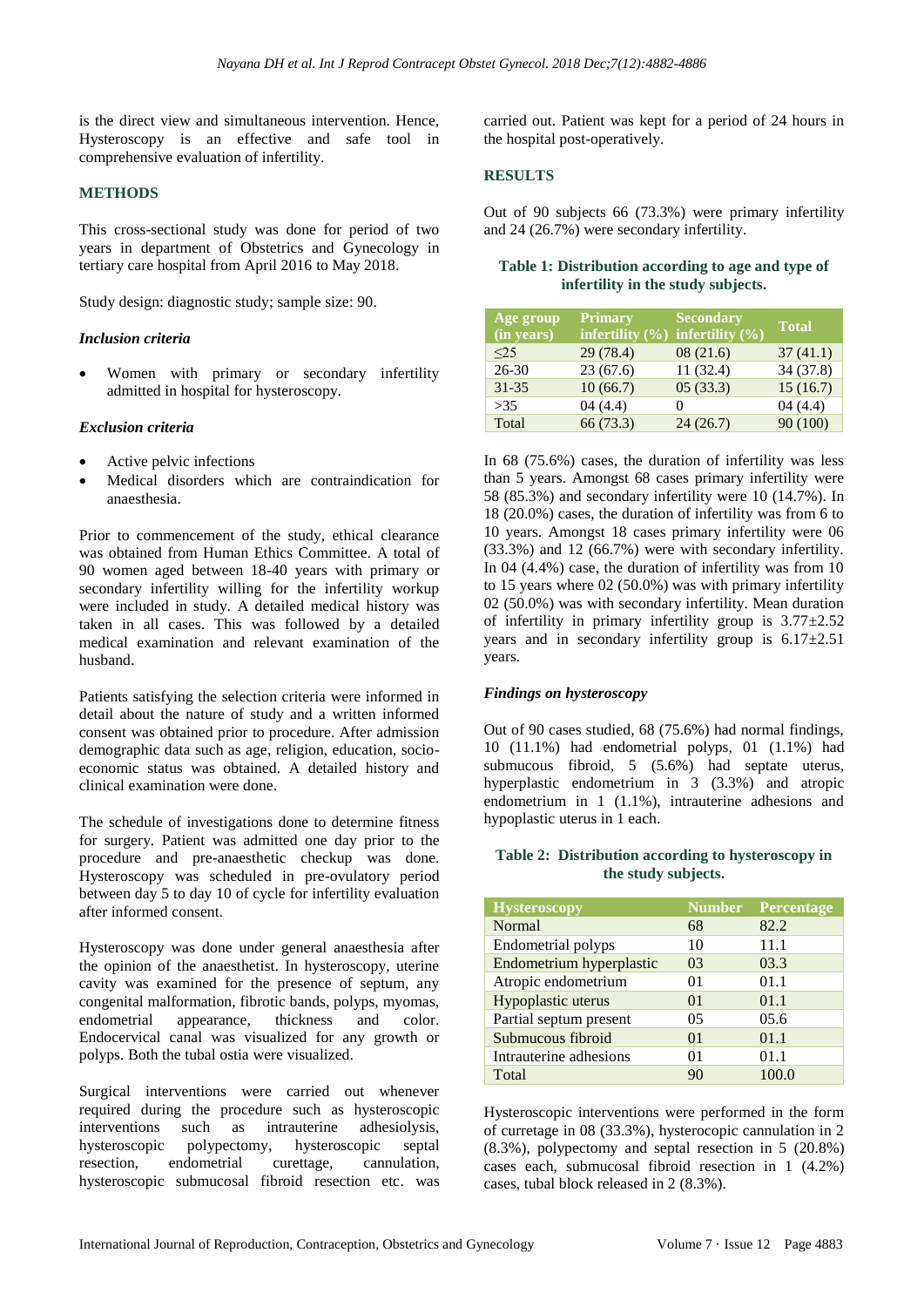| <b>Hysteroscopic interventions Number</b> | Percentage |
|-------------------------------------------|------------|
| 66                                        | 66.6       |
| 08                                        | 8.8        |
| 02                                        | 2.2        |
| 05                                        | 5.5        |
| 0 <sub>5</sub>                            | 5.5        |
| 01                                        | 1.1        |
| 02                                        | 2.2.       |
| $^{\Omega}$                               | 1.1        |
| 90                                        | 100.0      |
|                                           |            |

# **Table 3: Distribution according to hysteroscopic interventions in the study subjects.**



# **Figure 1: Bar diagram showing the distribution according to hysteroscopic interventions in the study subjects.**

#### **DISCUSSION**

Present study was cross-sectional study done for period of two years in department of Obstetrics and Gynecology in a tertiary care centre from April 2016 to May 2018. Following conclusions are derived from hysteroscopy study of 90 cases of infertility were drawn:

# **Table 4: Type and duration of infertility and mean age of infertility.**

| <b>Type of infertility</b> | <b>Primary</b> | <b>Secondary</b> |
|----------------------------|----------------|------------------|
| Puri S et al <sup>3</sup>  | 24 (48%)       | 26(52%)          |
| Zhang E et al <sup>4</sup> | 71 (53.8%)     | 61 (46.2%)       |
| Elbareg $AM5$              | 130 (65%)      | 70(35%)          |
| Present study              | 66 (73.3%)     | 24 (26.7%)       |

In present study out of 90 subjects 66 (73.3%) were primary infertility and 24 (26.7%) were secondary infertility which is comparable to study by Elbareg AM et al.<sup>5</sup> Boricha YG et al, primary infertility was prevalent between the age group of 21 to 25 years, 15 cases (42.85%) and secondary infertility between age group 26 to 35 years, 6 cases (40%) respectively.<sup>6</sup>

Present study showed mean age of primary infertility is 27.00±5.31 years, and that of secondary infertility was 27.79±3.38years which is comparable to study by Kore S et al where most of the women were between 25-30 years. Mean duration of infertility in primary infertility group is  $3.77 \pm 2.52$  years and in secondary infertility group is  $6.17\pm2.51$  years. This shows increased incidence of diagnostic methods leading to increased incidence and also awareness of infertility problem.

In Zhang E et al study the patients in secondary infertility group were elder compared to primary infertility group  $(30.15\pm4.54 \text{ vs } 32.84\pm5.25 \text{ years})$  when compared to present study the subjects were younger compared to other studies.<sup>4</sup>

# *Obstetric history in secondary infertility*

In study by Dhont N 13% of women in secondary infertile relationships were nulliparous, 70% had not more than one pregnancy and 44% had no living children.<sup>7</sup> In present study out of 24 cases of secondary infertility, more than half the secondary infertility group had previous history of miscarriage.

| <b>Study (hysteroscopic findings)</b> | Nayak PK et al <sup>8</sup> Zhang E et al <sup>4</sup> Elbareg et al <sup>5</sup> Vaid K et al <sup>9</sup> Present study |                          |     |             |            |
|---------------------------------------|---------------------------------------------------------------------------------------------------------------------------|--------------------------|-----|-------------|------------|
| Intrauterine adhesions                | $1 \left( 0.01\% \right)$                                                                                                 | 3.79%                    | 14% | 23(11.91)   | $1(1.1\%)$ |
| Polyps                                | $16(05\%)$                                                                                                                | 39.9%                    | 10% | $8(4.14\%)$ | 10(11.1)   |
| Submucous fibroid                     | $8(03\%)$                                                                                                                 | 0.76%                    | 4%  | $4(2.07\%)$ | $1(1.1\%)$ |
| Septum                                | 29 (10%)                                                                                                                  | 9.09%                    |     | 5(2.59%)    | $5(5.6\%)$ |
| Endometrial abnormality               | $6(02\%)$                                                                                                                 | $\overline{\phantom{a}}$ | 3%  | $7(3.62\%)$ | $4(4.4\%)$ |
| Small uterus                          |                                                                                                                           | $\theta$                 |     | 3(1.55%)    | $1(1.1\%)$ |

# **Table 5: Hysteroscopic findings.**

The commonest hysteroscopic uterine cavity abnormality was endometrial polyp seen in 10%. The same is observed in studies done by Zhang E et al, Nayak PK et

al and Elbareg AM et al. The second most common hysteroscopic uterine cavity abnormality in present study was septate uterus which was similar to study by Nayak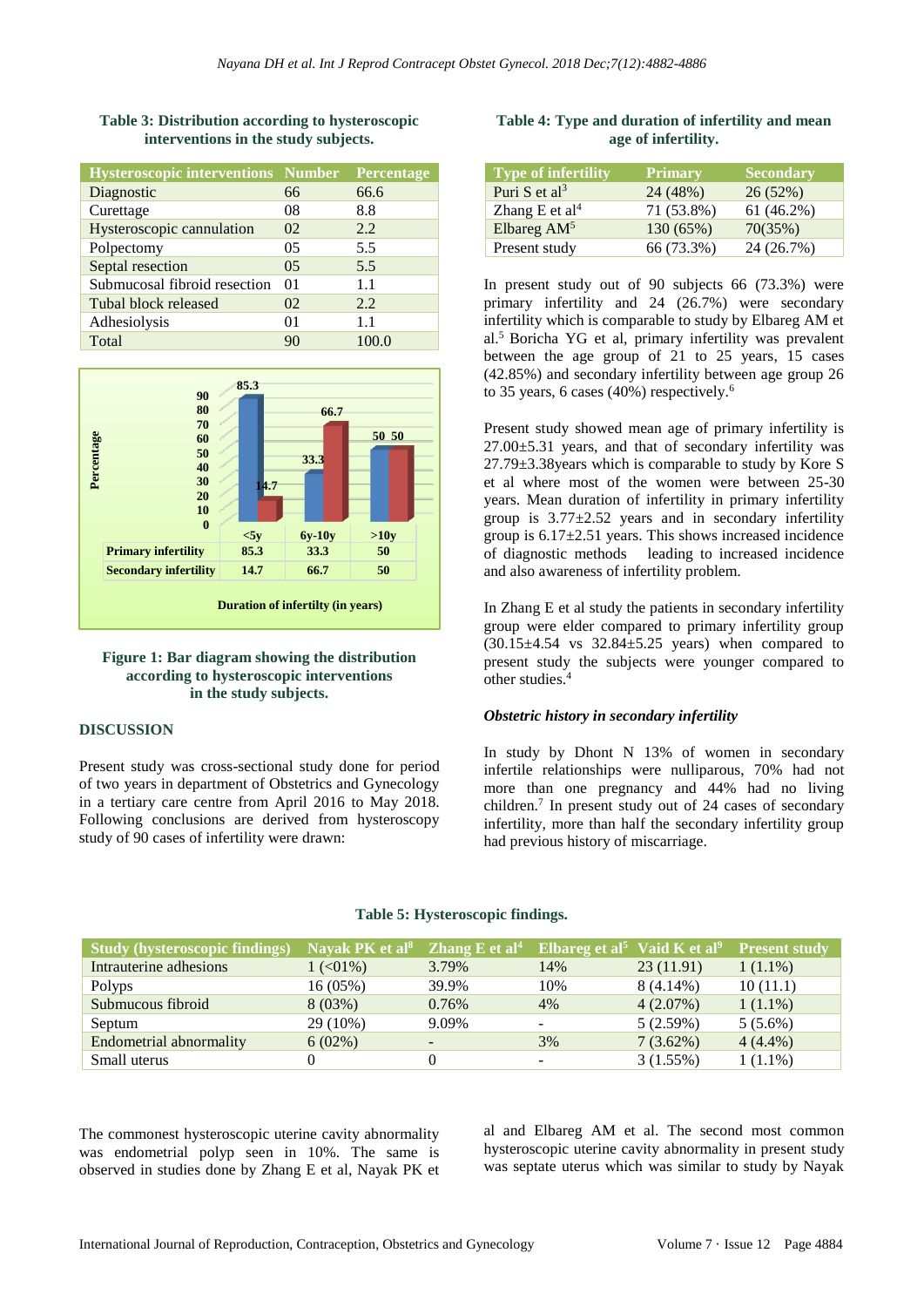PK et al where septate uterus was found at higher incidence of 10% in their study.

In study by Elbareg AM et al significant hysteroscopy findings were noted in 50% of cases, in present study significant findings were noted in 24.4 %. In present study diagnostic hysteroscopy was performed in 66 patients (73.3%) and operative hysteroscopy in 24 patients. Various interventions were done as follows:

# **Table 6: Hysteroscopic interventions.**

|                                 | Singh $\overline{R}$ Vaid $\overline{K}$<br>$et$ al <sup>13</sup> | et al <sup>9</sup> | <b>Present</b><br>study |
|---------------------------------|-------------------------------------------------------------------|--------------------|-------------------------|
| Curettage                       | 17%                                                               |                    | $8(8.8\%)$              |
| Hysteroscopic<br>cannulation    | 06%                                                               | $8(4.14\%)$        | $2(2.2\%)$              |
| Polpectomy                      | 07%                                                               | 10(5.18%)          | $5(5.6\%)$              |
| Septal resection                |                                                                   | 4(2.07%)           | $5(5.6\%)$              |
| Submucosal fibroid<br>resection |                                                                   |                    | $1(1.1\%)$              |
| Tubal hydrotubation             |                                                                   |                    | $2(2.2\%)$              |
| Adhesiolysis                    | 08%                                                               | 20 (10.36%)        | $1(1.1\%)$              |
| Metroplasty                     |                                                                   | $1(0.51\%)$        |                         |

#### *Endometrial polyps and infertility: polypectomy*

Śpiewankiewicz et al conducted a retrospective study of 78 patients, a pregnancy rate of 78.3% was noted after polypectomy compared to a pregnancy rate 42.1% in patients with normal uterine cavities. Similarly, El-Shafei et al reported natural conception rates 50% after resection of endometrial polyps.<sup>10-12</sup> It has been associated with increased miscarriage rates, but there is no evidence of lower pregnancy rates (Bozdag et al, Pundir and Toukhy $1^{13}$ 

A recent Cochrane review tried to assess the effect of hysteroscopic polypectomy on the results of intrauterine insemination (IUI). Apparently, the hysteroscopic removal of polyps prior to IUI increases the odds of clinical pregnancy compared to diagnostic hysteroscopy and polyp biopsy only.<sup>14</sup> In present study polypectomy was done in 5.55% cases which is comparable to study by Vaid K et al.

#### *Uterine anomalies and infertility: resection of septum and metroplasty*

Similar to present study, studies conducted by Godinjak Z et al, Puri S et al, Jasmina et al showed that most common uterine pathology found in hysteroscopy was septate uterus and many of times uterine anomalies which are undiagnosed by prior ultrasonography is picked up by hysterolaproscopy.3,15

De Franciscis et al enrolled 44 women with uterine septae and otherwise unexplained infertility. In the 12 months of follow-up, 38.6% of septal resection patients spontaneously conceived.<sup>16</sup>

Homer et al compares reproductive performance before and after hysteroscopic metroplasty; the overall results show an impressive improvement in fertility after surgery. However, in present study septal resection was done in 5.5 % and metroplasty was not done in any case.15-17

# *Fibroids and infertility: myomectomy*

Bosteels et al performed review in order to examine efficacy of hysteroscopic removal of submucous fibroids. For a fibroid of 4 cm, there was a marginally benefit from myomectomy when compared with expectant management. <sup>18</sup> In present study hysteroscopic submucosal fibroid removal was done in 1.1% for a fibroid of 2-3 cm.

# *Tubal block and infertility: tubal cannulation and hydrotubation*

Tubal cannulation: Hou Y et al included 168 women of which 107 (63.7%) had bilateral proximal obstruction and 61 (36.3%) had unilateral obstruction. The successful recanalization rate was 54.2% per tube and 61.9% per patient. Also, there was significant improvement in the pregnancy rate later.<sup>19</sup>

In present study tubal cannulation was performed hysteroscopically in 2 (2.2%) cases out of 90 cases, compared to Keya et al where hysteroscopic cannulation was performed in 8%.<sup>9</sup>

Hydrotubation: Another method for tubal block release is hydrotubation. In study conducted by Adesiyun AG they analyzed that 250 patients had hydrotubation. Over 7.5 years they found that with good case selection, therapeutic hydrotubation may be beneficial in resource poor countries.<sup>20</sup> In present study tubal block was released by hydrotubation in 2.22 %.

# **CONCLUSION**

Hysteroscopy was found the best method in evaluation of intrauterine conditions for subfertility and also the type and location of uterine abnormalities can be precisely noted. Performing hysteroscopy as "one time approach" in the assessment of female infertility caused due to uterine pathology, helps in diagnosing of certain factors causing infertility, which cannot be diagnosed by any other method such as by USG, HSG and reveals whether surgery is possible and if so the nature of surgery most suited for the patient also sometimes corrective surgery can be performed simultaneously at same time . At first glance, hysteroscopy may appear to be costlier, invasive, but in the long run, it will become more beneficial.

The removal of those changes during operative hysteroscopy increases the fertility rate in women treated during this procedure.